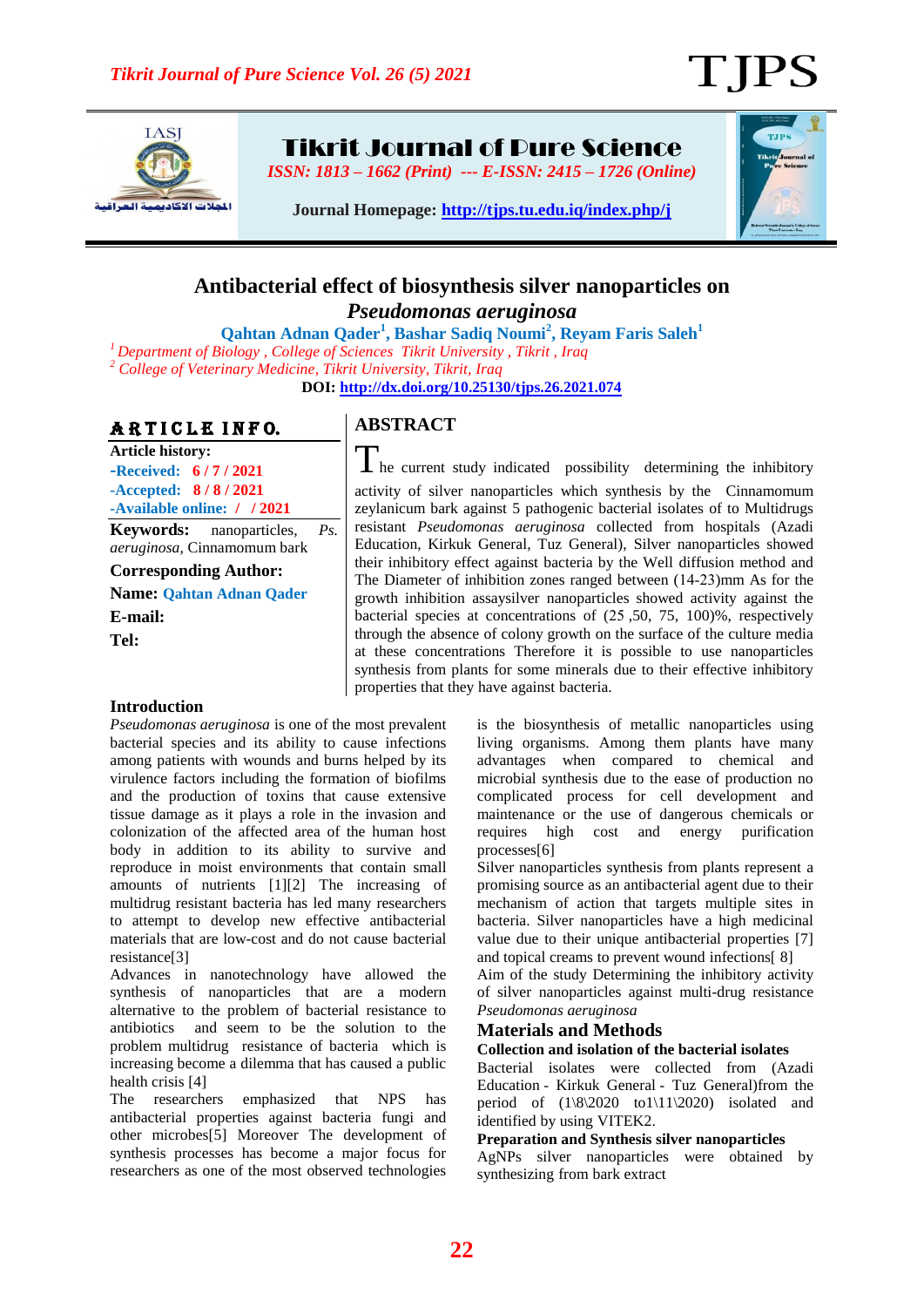it prepared from 1 ml of prepared cinnamon bark extract was added to 50 ml of aqueous silver nitrate solution and placed in a 200rpm incubator at room temperature for 1-8 hours to produce silver particles. The solution initially appeared as a pale yellow and then changed to a dark brown color[9]

Then Concentrations (100,75,50,25) were prepared for the solution of these particles and it was used in preparing the concentrations of sterile distilled water by taking (25,50,7 5) ml of the silver nanoparticles and adding to it (25,50,75) ml of sterile distilled water respectively As for 100 it is the concentration that was taken from storage without dilution [10]

#### **Inhibitory activity of silver nanoparticles against bacteria**

The inhibitory activity of silver nanoparticles against 5 bacterial isolates of Pseudomonas aeruginosa tested by the Well diffusion method and the growth inhibition assay after fixing the number of the bacterial species under study.

#### **Agar diffusion assay**

Bacterial samples were cultured in nutrient broth and incubated for 24 hours at 37°C. The number was then fixed by comparison with McFarland's standard  $1\times10^{-1}$ 8 cell Then the bacterial samples were spread by a sterile cotton swab on the medium 6 ml diameter pits were made and then 100 µl of different concentrations of silver nanoparticles 25% 50% 75% 100% were transferred to the pits. In addition to transferring 100 μl of cinnamon extract (control sample) to one of these pits, the plates were incubated for 24 hours at a temperature of 37 °C after which the diameters of the zone inhibition that appeared around the pits were measured in mm using a ruler[11]

#### **growth inhibition assay**

This experiment was conducted by transferring 120 μl of the confirmed pathogenic bacteria  $(1\times10^8)$  to the pits of the Microtiter Plate Wells (which contains 96 holes) and adding 80 μl of silver AgNPs concentrations in those pits (25,50, 75, 100)% Then the plate incubated at 37°C for 24 hours, then the optical density (OD) was measured using a Microplate Spectrophotometer (Biotech μQuant™ USA). The growth results of the isolates under study were observed [12]

#### **Results and** D**iscussion**

The current study After silver nanoparticles were synthesized using C. zeylanicum bark extract, the Silver nanoparticles showed an inhibitory activity at different concentrations of 100, 75, 50 and 25% against the 5 isolates of *P. aeruginosa* as figure 1 and 2 by the two methods of etching. On the Muller Hinton agar medium which the bacteria were grown it was noted that the inhibitory diameter at 100% concentration ranged from 18-25 mm as Table 1.

This result agree with results several previous studies [13] showed that silver nanoparticles synthesized from the bark appeared an inhibition zone of 24 mm against *P. aeruginosa* also similar approach with [14] showed that the inhibitory activity of silver

nanoparticles against bacteria is about 21 mm which is in agreement with the results of our current study [15] also determined the inhibitory diameter of silver nanoparticles at about 14 m which is the result of a comparison with the current study where the inhibitory diameter increases with the increase in concentrations used against bacteria. Bacteria as well as researcher [16] determined the inhibitory diameter of about 16 mm against Pseudomonas aeruginosa which is a result consistent with the diameters of the current study. The current study also agreed with the findings of [17] Which determined the damping diameter is about 17 mm. Figure 4-2 Effect of silver nanoparticles by etching diffusion method on *P. aeruginosa*.

the inhibitory ability of silver nanoparticles against Pseudomonas bacteria was determined by the growth inhibiton assy method, where the effectiveness of concentrations of silver nanoparticles 25% 50% 75% 100% in inhibiting the bacteria was determined by determining the growth of isolates ( The control sample) for each type compared with the isolates treated with concentrations of silver nanoparticles on agar nutrient medium where the current study showed no bacterial growth at the concentration 50% 75% and 100% which is the result of agreement between the results [10] which showed the absence of growth of Pseudomonas aeruginosa bacteria At these concentrations of silver nanoparticles growth appeared at a concentration of 25% and the results of this study match what was reached by the researcher[18] as well as with the researcher[19] who confirmed each researcher separately that there is no growth of these bacteria at 50% .

AgNPs have physical chemical and biological properties that are different from silver ions as AgNPs can concentrate on the bacterial cell wall after sticking to the cell wall can penetrate the cell membrane and nanoparticles enter into the bacteria There is an antibacterial effect that depends on the size of the nanoparticles that is the smaller nanoparticles It has a large surface area in contact with bacterial cells and can reach the cytoplasm more than large nanoparticles. This action will lead to physical changes in the bacterial membrane such as membrane damage which can lead to leakage of cellular contents and death of bacteria[20] [21] also the positive charge of silver nanoparticles gives it the ability to attract towards the negatively charged cell membrane of bacteria and thus AgNP facilitates binding to bacterial cell membranes [22]

AgNPs that enter the bacterial cell can affect cellular structures and biomolecules such as proteins, lipids and nucleic acids and lead to their disfunctions and eventual death of the bacteria. In particular the interaction of AgNP with ribosomes leads to their denaturation, which leads to the inhibition of translation and protein synthesis. It is also expected that AgNPs interact effectively with carboxyl and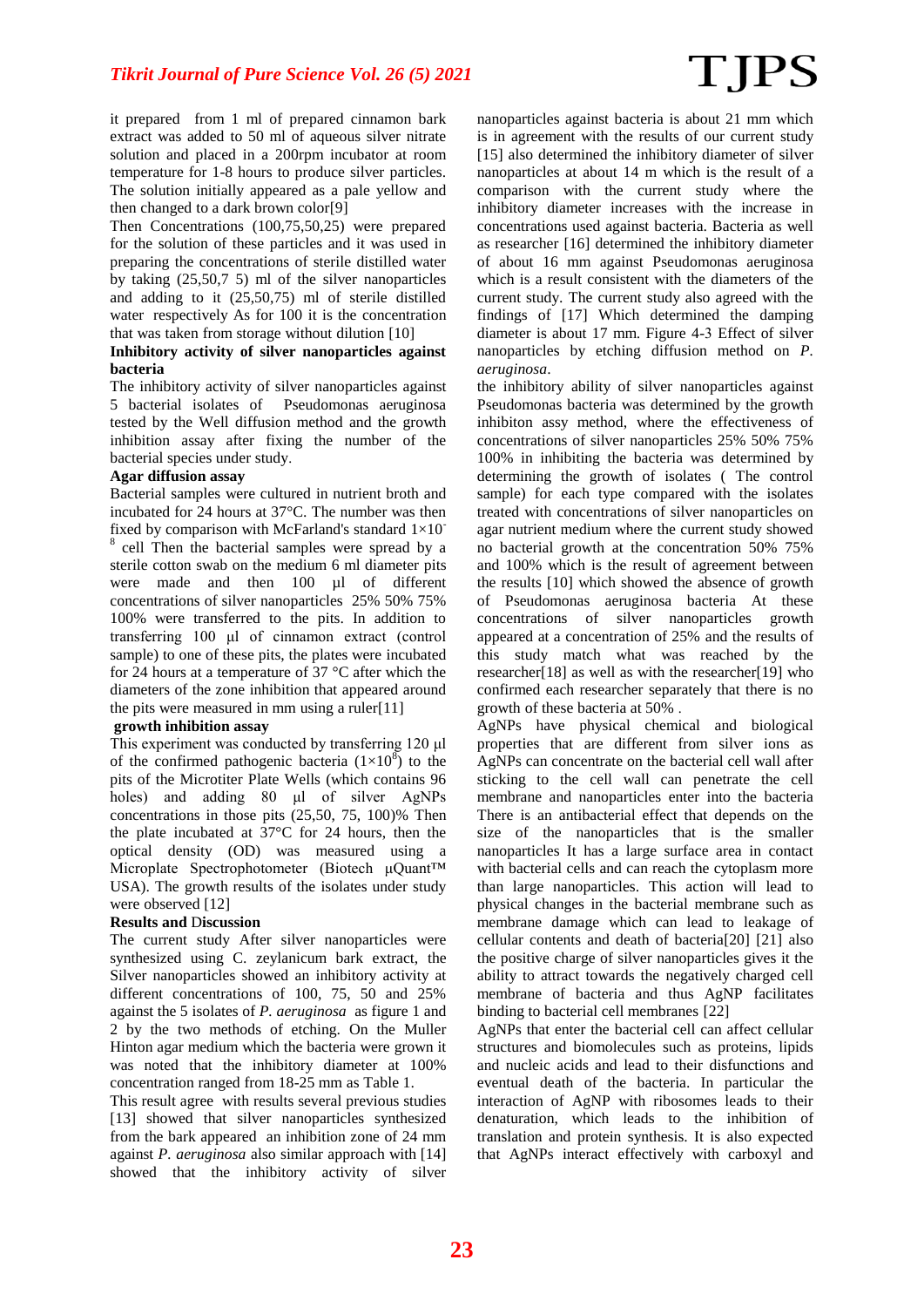## *Tikrit Journal of Pure Science Vol. 26 (5) 2021*

# **TJPS**

thiol groups, inhibiting the biological functions of intracellular proteins and leading to death [23]



**Fig. 1: shows that the inhibition of silver nanoparticles against Pseudomonas aeruginosa by well-diffusion method.**

**Table 1 shows the inhibition diameters of silver nanoparticles by diffusion method on Ps. aeruginosa**

| %100 | $\frac{9}{6}$ 75 | $\%50$ | $\frac{625}{2}$ | Bacterial number |
|------|------------------|--------|-----------------|------------------|
| 18   | 16.8             | 15.2   | 14              | 1Ps. aeruginosa  |
| 20   | 18               | 16     | 14              | 2 Ps. aeruginosa |
| 20   | 16               | 15.4   | 13              | 3 Ps. aeruginosa |
| 21   | 19               | 16     | 12              | 4 Ps. aeruginosa |
| 23   | 21               | 19.3   | 18              | 5 Ps. aeruginosa |



**Fig. 2: Inhibitory activity of silver nanoparticles by growth inhibiton assy against P. aeruginosa by growth inhibition method**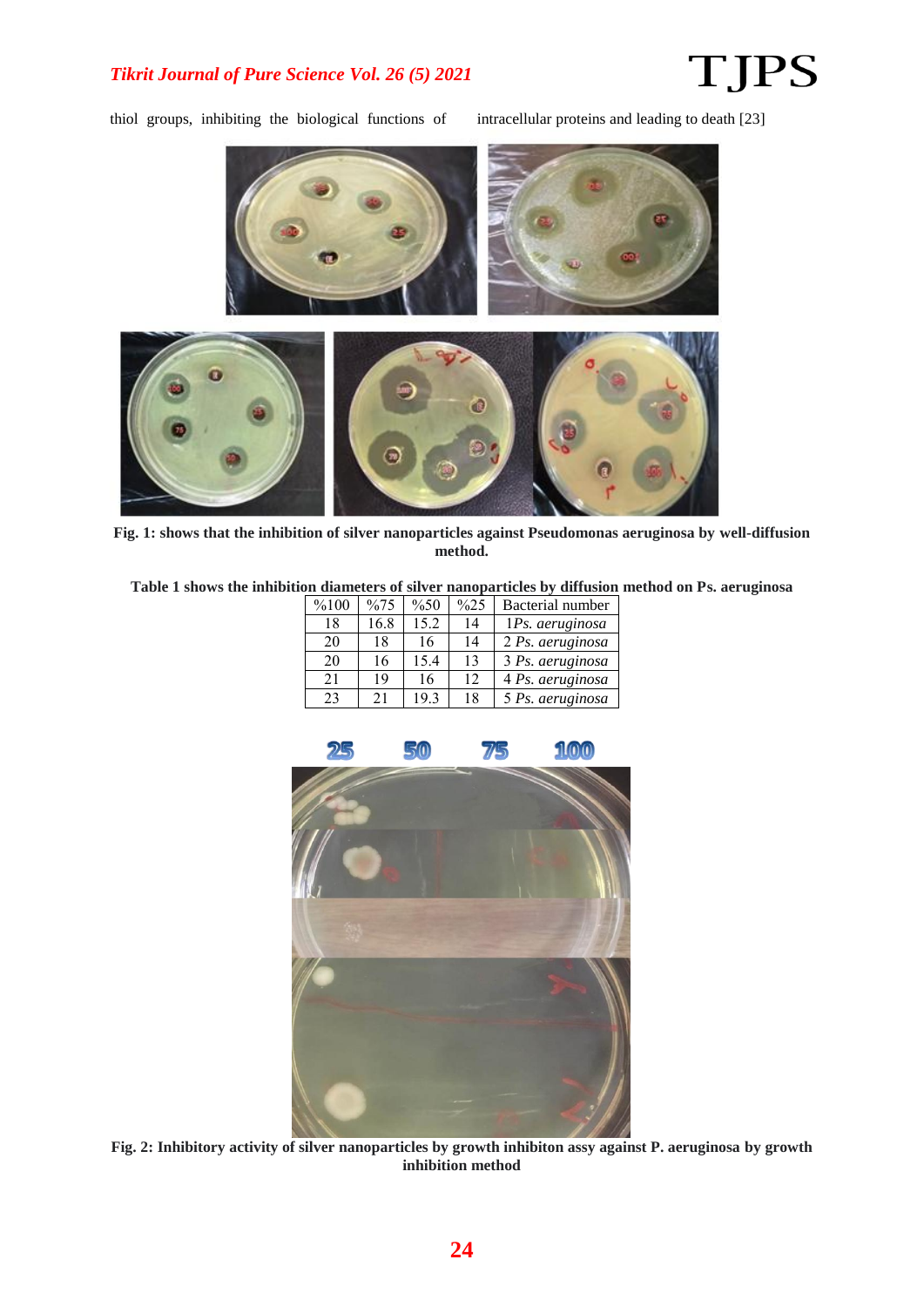#### **References**

[1] Baltimore, R.S. (2007). Pseudomonas, Burkholderia & Stentrophomonas. In: Nelson Textbook of Pediatrics, Kliegman, R.M., R.E. Behrman, H.B. Jenson & B.F. Staton (eds.). $18^{th}$ .. Edn., Saunders, Philadelphia. PP: 1208-1212.

[2] Murray, P. R.; Baron, F. J.; Pfaller, M. A.; Tenover, F. C. and Yolken, R. H. (2003)."Manual of clinical microbiology". 8th ed. p:719-728.

[3] Gale, M. J.; Maritato, M. S.;Chen, Y. L.; Abdulateef, S. S., & Ruiz, J. E. (2015). Pseudomonas aeruginosa causing inflammatory mass of the nasopharynx in an immunocompromised HIV infected patient: A mimic of malignancy. *IDCases***,** *2***(2)**7 40-43.

[4] Ahmed, A.A; Hamzah, H.M.; Maaroof, M.N. (2018). Analysing formation of silver nanoparticles from the filamentous fungus Fusarium oxysporum and their antimicrobial activity. Turk J Biol. **4(2)**:54- 62.

[5] Wang, L., Hu, C. and amp; Shao , L. (2017). The antimicrobial activity of nanoparticles: present situation and prospects for the future. International journal of nanomedicine, 12, 1227–1249

[6] Fattma, A. A., Abdulwahab, Z., Asaad, S., Muhammad, S. (2017). Isolation and Identification of Multi Drug Resistant Pseudomonas Aeruginosa Causing Wound Infection in Erbil City. Int. J. Res. Studies in Sci., Engineering and Technology, **4(12)**: 30-36

[7] Rauwel P.; Rauwel E.; Ferdov S. and Singh M.P., (2015). Silver Nanoparticles: Synthesis, Properties, and Application. Advances in Materials Science and Engeineering. Article ID 62439.

[8] Singh R, Ray P.(2014). Quorum sensing-mediated regulation of staphylococcal virulence and antibiotic resistance.J.N.C.B.I.**9(5)**:p81-669

[9] Sathishkumar, M.; Sneha, K.; Won, S. W.; Cho, C. W.; Kim, S. & Yun, Y. S. (2009). Cinnamon zeylanicum bark extract and powder mediated green synthesis of nano- crystalline silver particles and its bactericidal activity. Colloids Surf BBiointerfaces, **73(2)**: 332-338.

[10] Saleh, R. F. Gaidan, A. M. Al-Mayah, Q. S. (2021)Green Synthesis of Silver Nanoparticles using Aqueous Leaf Extract of Ocimum basilicum and Investigation of their Potential Antibacterial Activity. Trop J Nat Prod Res, **5(1)**: 94-99.

[11] Balouiri, M., Sadiki, M., & Ibnsouda, S. K. (2016). Methods for in vitro evaluating antimicrobial activity: A review. *Journal of pharmaceutical analysis*,  $6(2)$ *;* 71-79.

[12] Salem, W., Leitner, D. R., Zingl, F. G., Schratter, G., Prassl, R., Goessler, W.,. & Schild, S. (2015). Antibacterial activity of silver and zinc nanoparticles against Vibrio cholerae and enterotoxic Escherichia coli. *International Journal of Medical Microbiology*, *305***(1)**7 85-95.

[13] Almalah, H. I., Alzahrani, H. A., & Abdelkader, H. S. (2019). Green synthesis of silver nanoparticles using cinnamomum zylinicum and their synergistic effect against multi-drug resistance bacteria. *Journal of Nanotechnology Research, 1(3): 95-107.* 

[14] Syed, B., Prasad, M. N., & Satish, S. (2019). Synthesis and characterization of silver nanobactericides produced by Aneurinibacillus migulanus 141, a novel endophyte inhabiting Mimosa pudica L. *Arabian Journal of Chemistry*,  $12(8)$ :3743-3752.

[15] Patil, S. R. (2014). Antibacterial activity of silver nanoparticles synthesized from Fusarium semitectum and green extracts. *Int J Sci Eng Res*, *2*, 140-145.

[16] Akintelu, S. A., & Folorunso, A. S. (2019). Characterization and antimicrobial investigation of synthesized silver nanoparticles from Annona muricata leaf extracts. *J Nanotechnol Nanomed Nanobiotechnol*, *6*, 1-5.

[17] Yosef, S.A. (2019). The effect of Silver, Zinc oxide nonparticales , extracted of peel of Garcinia mangostana and Annona spp .on some resistant antibiotics isolates from different clinical sources. Master thesis. College of Education for Pure Science.

[18] Humberto, H., Lara, V., Ayala-Nunez, N.V., Carmen, L.D., Ixtepan, T. and Cristina, R.P. (2018) Bactericidal effect of silver nanoparticles against multidrug-resistant bacteria. Wor. J. Micro. Biotech. 53.p 302–350

[19] Lkhagvajav, N., Yasab, I., C¸ elikc, E., Koizhaiganova, M. and Saria, O. (2011) Antimicrobial activity of colloidal silver nanoparticles prepared by sol gel method. Dig .J .Nanomat .3, 016–02.

[20] Seong, M., & Lee, D. G. (2017). Silver nanoparticles against Salmonella enterica serotype typhimurium: role of inner membrane dysfunction. *Current microbiology*, **74(6)***:* 661-670*.* 

[21] Khalandi, B., Asadi, N., Milani, M., Davaran, S., Abadi, A. J. N., Abasi, E., & Akbarzadeh, A. (2017). A review on potential role of silver nanoparticles and possible mechanisms of their actions on bacteria. *Drug research*,  $11(2)$ : 70-76.

[22] Abbaszadegan, A., Ghahramani, Y., Gholami, A., Hemmateenejad, B., Dorostkar, S., Nabavizadeh, M., & Sharghi, H. (2015). The effect of charge at the surface of silver nanoparticles on antimicrobial activity against gram-positive and gram-negative bacteria: a preliminary study. *Journal of Nanomaterials*, *2015*.

[23] You, C., Han, C., Wang, X., Zheng, Y., Li, Q., Hu, X., & Sun, H. (2012). The progress of silver nanoparticles in the antibacterial mechanism, clinical application and cytotoxicity. *Molecular biology reports***,** *39***(9)**7 9193-9201.